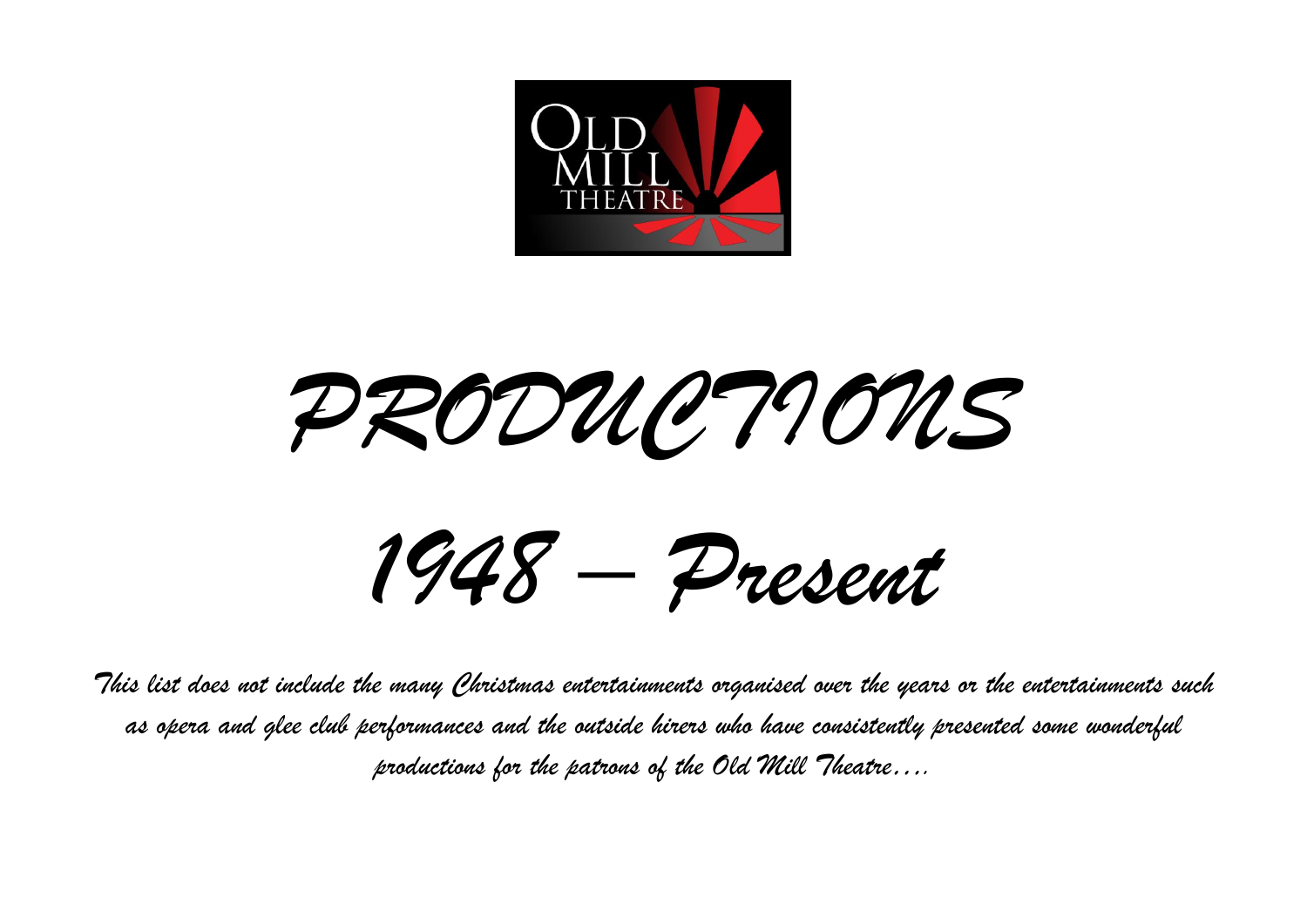| <b>YEAR</b>   | <b>PRODUCTION</b>               | <b>DIRECTED BY</b>       |
|---------------|---------------------------------|--------------------------|
| $1948 - 1950$ | One Act Play Seasons            | <b>Nell Stubbs</b>       |
|               |                                 | Dorothy Lyall            |
|               |                                 | <b>Constance Ord</b>     |
|               |                                 | Joyce Hall               |
|               |                                 | Fred Murtagh             |
| 1951          | They Came To A City             | Don Munroe               |
| 1952          | One Act Play Season             |                          |
| 1953          | Fate and the Plumber            | <b>Bill McPherson</b>    |
|               | On Duty                         | <b>Bill McPherson</b>    |
| 1954          | Mr Pym Passes By                | <b>Stanley James</b>     |
|               | One Act Play Season             |                          |
|               | <b>Count Your Blessings</b>     | <b>Patrick Alexander</b> |
| 1955          | The Browning Version            | <b>Patrick Alexander</b> |
|               | One Act Play Season             |                          |
|               | <b>Toad of Toad Hall</b>        | <b>Nell Stubbs</b>       |
| 1956          | Gaslight                        | <b>Patrick Alexander</b> |
|               | Nine Till Six                   | <b>Nell Stubbs</b>       |
|               | One Act Play Season             |                          |
|               | Love In A Mist                  | <b>Patrick Alexander</b> |
| 1957          | The Importance of Being Earnest | <b>Michael Lewer</b>     |
|               | <b>With Vacant Possession</b>   | <b>Tim Megaw</b>         |
|               | Who Lies There                  | <b>Constance Ord</b>     |
| 1958          | Captain Carvallo                | John Harris              |
|               | <b>Hay Fever</b>                | <b>Nell Stubbs</b>       |
|               | <b>Winter Sunshine</b>          | <b>Constance Ord</b>     |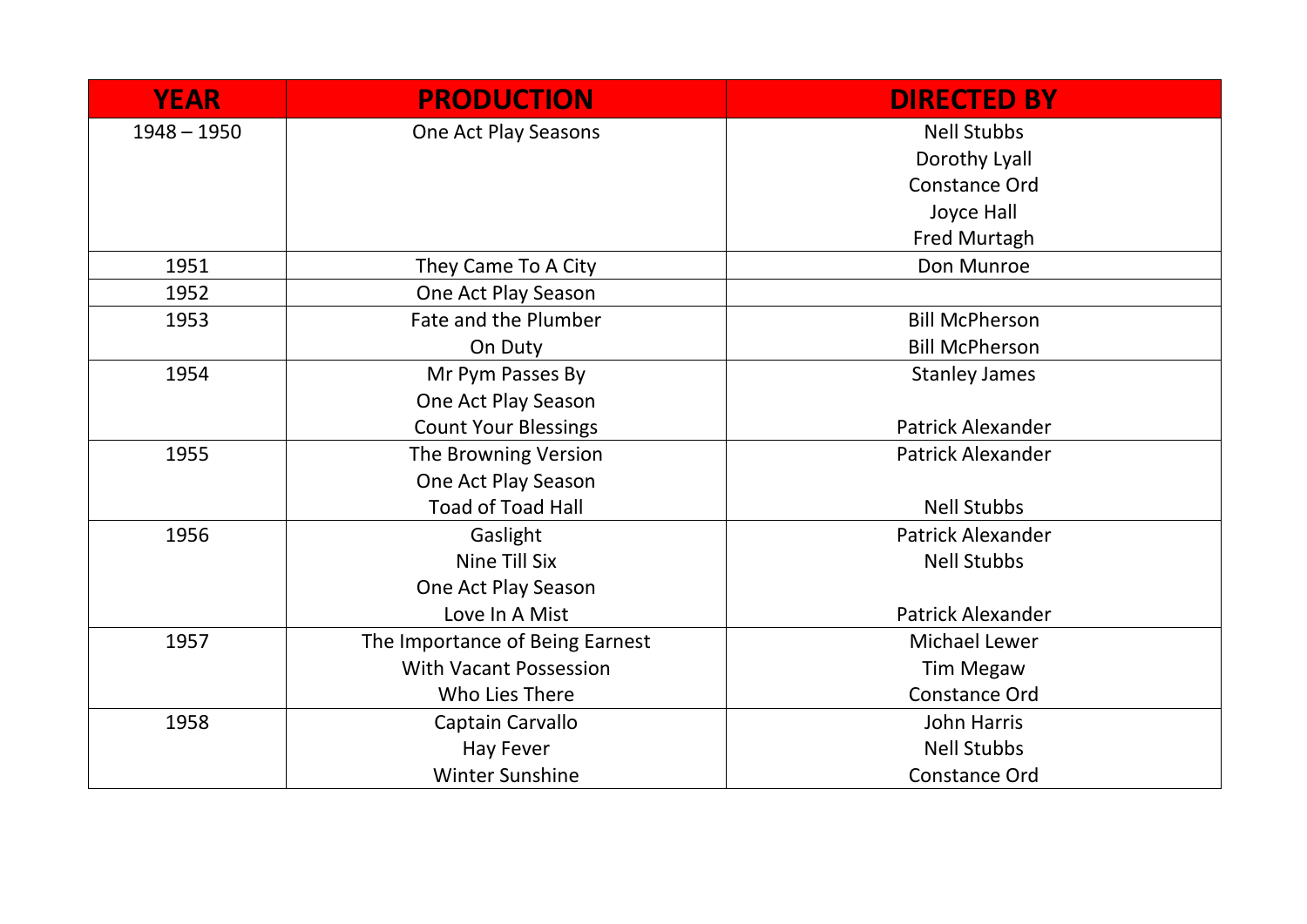| <b>YEAR</b> | <b>PRODUCTION</b>             | <b>DIRECTED BY</b>    |
|-------------|-------------------------------|-----------------------|
| 1959        | <b>Blithe Spirit</b>          | John Harris           |
|             | Jane Steps Out                | <b>Alan Terrie</b>    |
|             | The Secret Tent               | <b>Nell Stubbs</b>    |
| 1960        | Cradle Song                   | John Harris           |
|             | The Tinder Box                |                       |
|             | One Act Play Season           |                       |
|             | The White Sheep of the Family | <b>Constance Ord</b>  |
|             | <b>Two Dozen Red Roses</b>    | <b>John Harris</b>    |
| 1961        | Murder Out of Tune            | <b>Constance Ord</b>  |
|             | <b>Variety Season</b>         |                       |
| 1962        | The Heiress                   | Pat Marsh             |
| 1963        | Three's Company               | Constance Ord         |
|             | One Act Play Season           |                       |
|             | Shakespearean Excerpts        | <b>Nell Stubbs</b>    |
| 1964        | Nine Till Six                 | <b>Constance Ord</b>  |
|             | One Act Play Season           |                       |
|             | Shakespearean Excerpts        | <b>Nell Stubbs</b>    |
| 1965        | <b>Breath of Spring</b>       | Pat Marsh             |
|             | A Phoenix Too Frequent        | <b>Nell Stubbs</b>    |
|             | Shakespearean Excerpts        | <b>Nell Stubbs</b>    |
| 1966        | Who Lies There                | <b>Consstance Ord</b> |
|             | Pygmalion                     | <b>Nell Stubbs</b>    |
|             | Lovely To Look At             | Lesley Cole           |
|             | The Chalk Garden              | Pat Marsh             |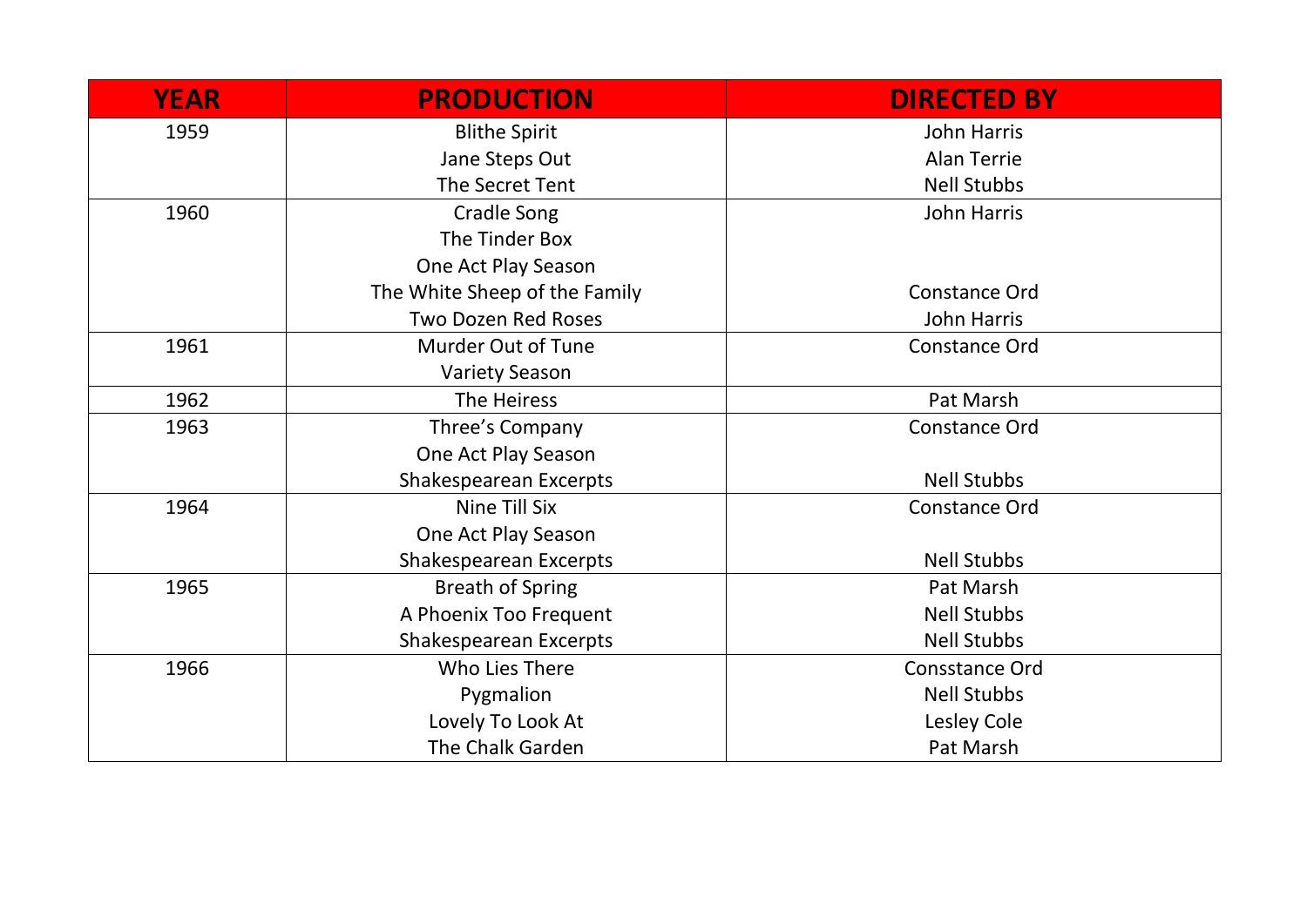| <b>YEAR</b> | <b>PRODUCTION</b>             | <b>DIRECTED BY</b>              |
|-------------|-------------------------------|---------------------------------|
| 1967        | <b>Goodnight Mrs Puffin</b>   | Pat Marsh                       |
|             | The Late Edwina Blakc         | <b>Nell Stubbs</b>              |
|             | <b>Cradle Song</b>            | Jess McDonald-Taylor            |
|             | Maria Marten                  | <b>Constance Ord</b>            |
| 1968        | Out of the Crocodile          | <b>Rosalind Ord</b>             |
|             | The Ghost Train               | <b>Nell Stubbs</b>              |
|             | <b>Black Chiffon</b>          | Jess McDonald-Taylor            |
|             | We Must Kill Toni             | <b>Rosalind Jennings</b>        |
|             | Ladies In Retirement          | Constance Ord                   |
| 1969        | <b>Under The Yum Yum Tree</b> | <b>Brian Hayes</b>              |
|             | This Happy Breed              | Jean Rule                       |
|             | Murder For The Asking         | <b>Constance Ord</b>            |
|             | One Act Play Season           |                                 |
|             | Sunday In New York            | <b>Brian Hayes</b>              |
| 1970        | Salad Days (Musical)          | <b>Constance Ord - Director</b> |
|             |                               | Jeff Carroll - Musical Director |
|             | The Man                       | <b>Phil Harris</b>              |
|             | Bonaventura                   | Jess McDonald-Taylor            |
|             | Dear Delinquent               | <b>Constance Ord</b>            |
| 1971        | <b>Two Stars For Comfort</b>  | <b>Rory Sutton</b>              |
|             | Irregular Verb To Love        | <b>Warrick Bailey</b>           |
|             | <b>The Sentimental Bloke</b>  | Don Colgrave                    |
|             | The Holly and the Ivy         | <b>Constance Ord</b>            |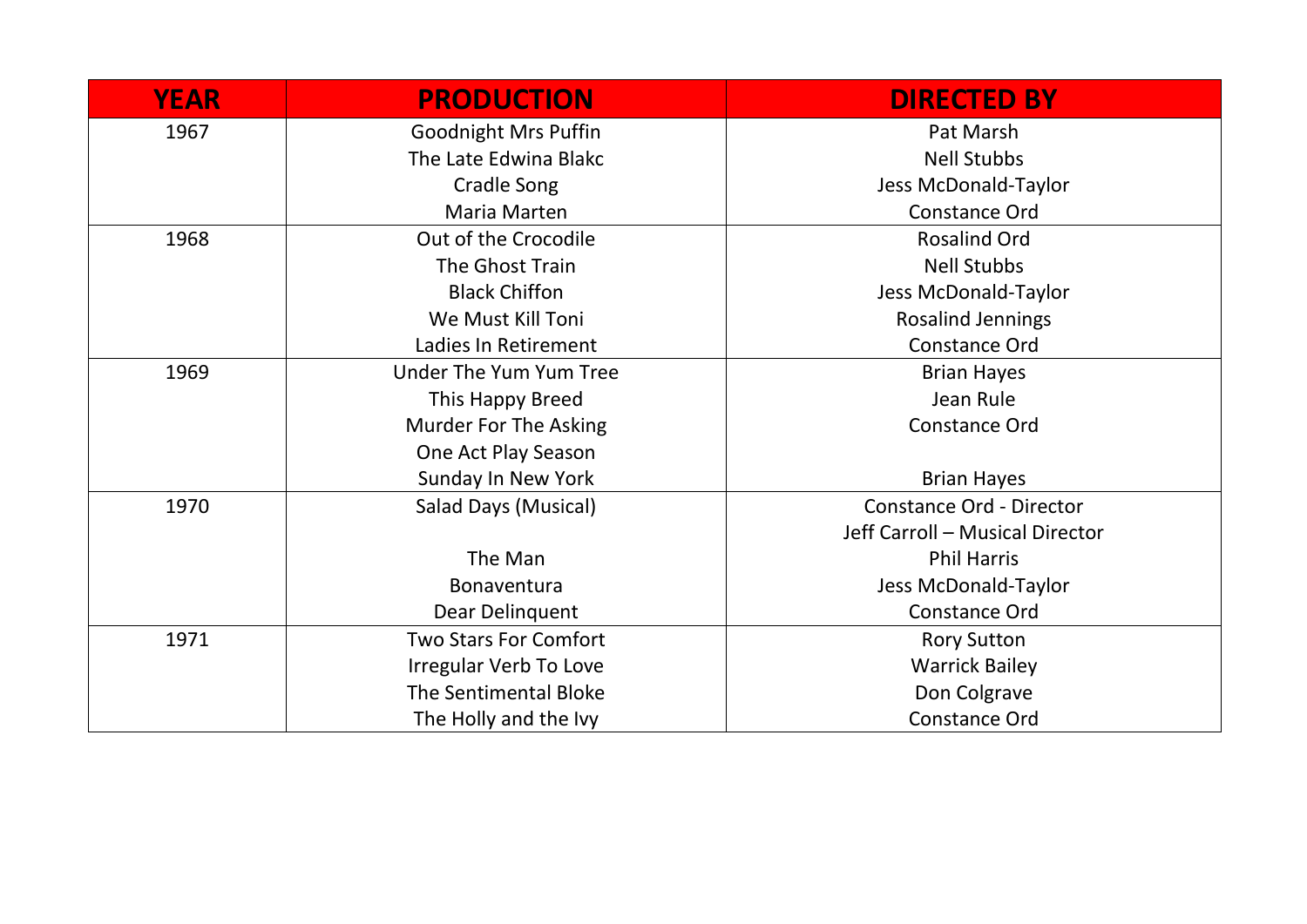| <b>YEAR</b> | <b>PRODUCTION</b>                        | <b>DIRECTED BY</b>              |
|-------------|------------------------------------------|---------------------------------|
| 1972        | <b>Every Other Evening</b>               | <b>Warrick Bailey</b>           |
|             | Subway In The Sky                        | Jean Rule                       |
|             | Boeing-Boeing                            | Michael O'Rourke                |
|             | She Stoops To Conquer                    | Jeana Bradley                   |
|             | Something To Hide                        | <b>Nell Stubbs</b>              |
| 1973        | Double Yolk                              | <b>Warrick Bailey</b>           |
|             | Birds On The Wing                        | Constance Ord                   |
|             | The Frogs                                | Evan Taplin                     |
|             | Mary Mary                                | <b>Constance Ord</b>            |
| 1974        | The Sound of Music (Musical)             | <b>Constance Ord - Director</b> |
|             |                                          | Kevin Sadler - Musical Director |
|             | The Man With a Load of Mischief          | John Bath                       |
|             | The Little Door                          | Peter Thompson                  |
| 1975        | Spring and Port Wine                     | <b>Constance Ord</b>            |
|             | Two For The See Saw                      | <b>Constance Ord</b>            |
|             | Charley's Aunt                           | <b>Warrick Bailey</b>           |
| 1976        | <b>Horses In Midstream</b>               | Peter Copeman                   |
|             | <b>Toad of Toad Hall</b>                 | <b>Rosalind Jennings</b>        |
|             | <b>Black Comedy</b>                      | Peter Copeman                   |
|             | Pygmalion                                | <b>Constance Ord</b>            |
| 1977        | Rattle of a Simple Man                   | <b>Constance Ord</b>            |
|             | A Funny Thing Happened On The Way To The | John Milson                     |
|             | Forum                                    |                                 |
|             | <b>Relatively Speaking</b>               | <b>Hal Davies</b>               |
|             | Trap For A Lonely Man                    | Peter Thompson                  |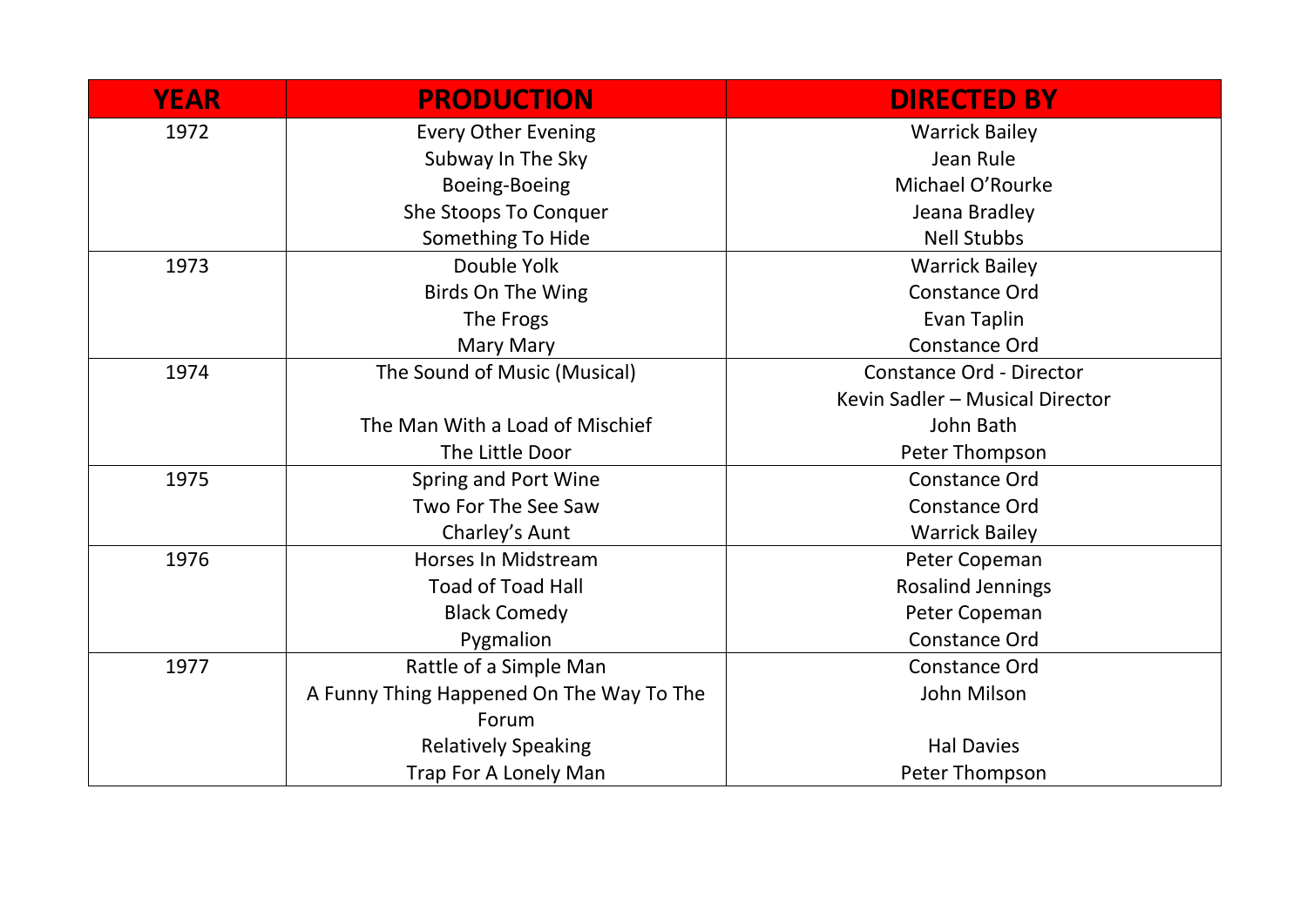| <b>YEAR</b> | <b>PRODUCTION</b>          | <b>DIRECTED BY</b>       |
|-------------|----------------------------|--------------------------|
| 1978        | To Speak of Murder         | <b>Constance Ord</b>     |
|             | Hay Fever                  | <b>Rosalind Jennings</b> |
| 1979        | On Monday Next             | <b>Constance Ord</b>     |
|             | Confusions                 | Ailsa Piper              |
|             | <b>Men Without Wives</b>   | <b>Constance Ord</b>     |
|             | Thriller of the Year       | Lynda Hillin             |
| 1980        | <b>Young Wives Tales</b>   | <b>Constance Ord</b>     |
|             | Dreams For The Waking Mind | <b>Jeff Carroll</b>      |
|             | The Sound of Murder        | <b>Constance Ord</b>     |
|             | East Lynn                  | <b>Warrick Bailey</b>    |
| 1981        | Pride and Prejudice        | <b>Constance Ord</b>     |
|             | The Fantastiks             | <b>Hal Davies</b>        |
|             | The Liver Birds            | <b>Constance Ord</b>     |
|             | Murder By Request          | <b>Constance Ord</b>     |
| 1982        | The Taxpayers' Waltz       | <b>Warrick Bailey</b>    |
|             | The Late Edwina Black      | <b>Constance Ord</b>     |
|             | The Ghost Train            | <b>Constance Ord</b>     |
| 1983        | Doctor In Love             | David Henderson          |
|             | Three's Company            | <b>Constance Ord</b>     |
|             | Murder In Company          | <b>Warrick Bailey</b>    |
|             | The Noble Spaniard         | <b>Constance Ord</b>     |
| 1984        | Out Of The Question        | <b>Constance Ord</b>     |
|             | Say Who You Are            | <b>Warrick Bailey</b>    |
|             | Ladies In Retirement       | <b>Constance Ord</b>     |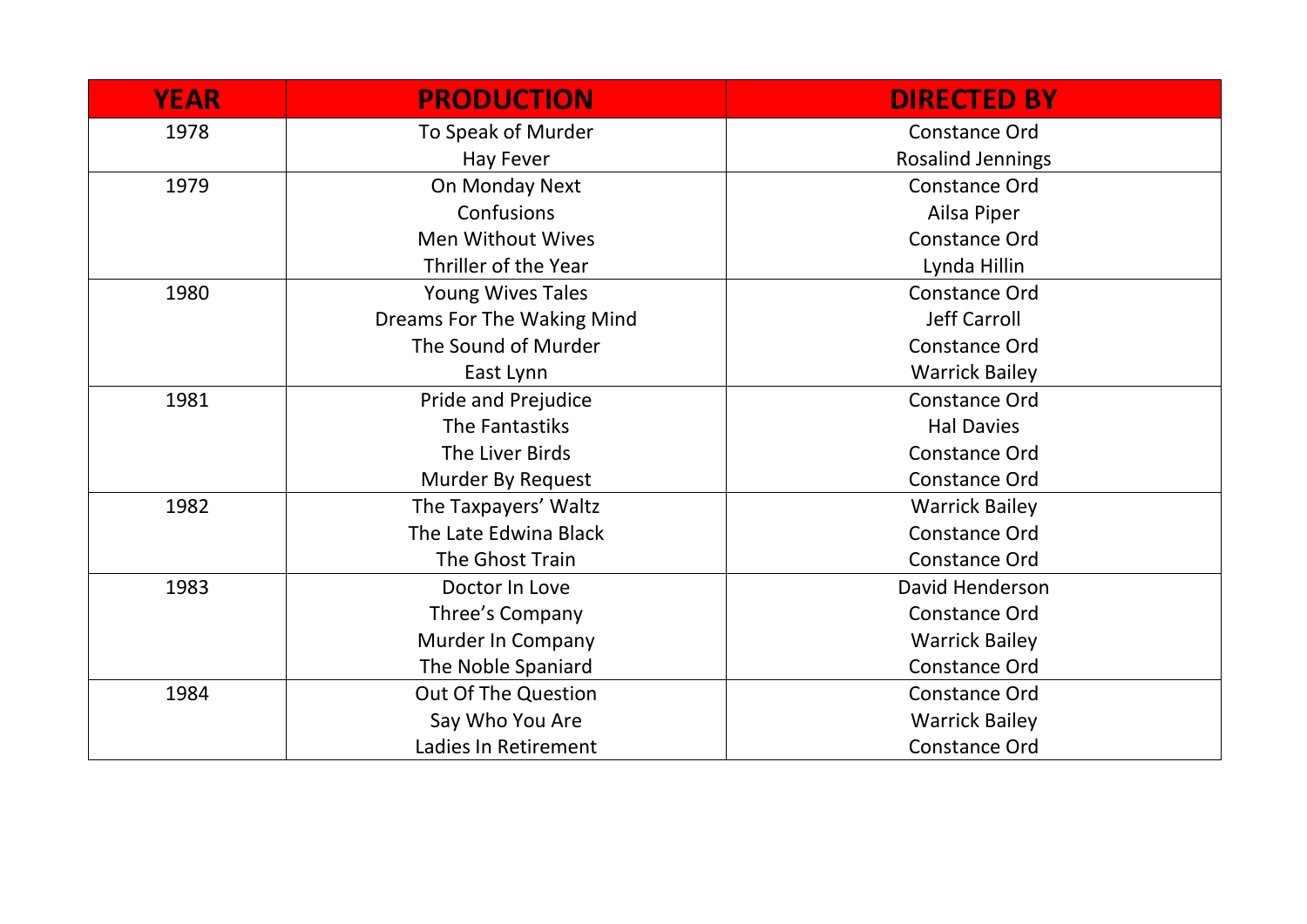| <b>YEAR</b> | <b>PRODUCTION</b>           | <b>DIRECTED BY</b>              |
|-------------|-----------------------------|---------------------------------|
| 1985        | Look Who's Talking          | <b>Warrick Bailey</b>           |
|             | The Heiress                 | <b>Constance Ord</b>            |
|             | The Two Bouquets            | <b>Warrick Bailey</b>           |
|             | Harp In The South           | <b>Constance Ord</b>            |
| 1986        | Maria Marten                | <b>Constance Ord</b>            |
|             | Harvey                      | <b>Geoff Gibbs</b>              |
|             | Four In Hand                | <b>Constance Ord</b>            |
| 1987        | The Whole Truth             | <b>Warrick Bailey</b>           |
|             | <b>Count Your Blessings</b> | <b>Constance Ord</b>            |
|             | Who Lies There              | <b>Constance Ord</b>            |
| 1988        | The Sentimental Bloke       | Constance Ord & Helen Schroeder |
|             | <b>Big Bad Mouse</b>        | <b>Donald Clive</b>             |
|             | One Act Play Season         |                                 |
|             | <b>Our Town</b>             | <b>Rosalind Jennings</b>        |
| 1989        | <b>Breath of Spring</b>     | <b>Constance Ord</b>            |
|             | <b>Absent Friends</b>       | <b>Warrick Bailey</b>           |
|             | The Seagull                 | <b>Andrew Warrick</b>           |
| 1990        | Mary, Mary                  | <b>Constance Ord</b>            |
|             | <b>On Golden Davies</b>     | <b>Hal Davies</b>               |
|             | The Boyfriend               | <b>Rosalind Jennings</b>        |
| 1991        | The Enchanted Cottage       | Ron Hedgcock                    |
|             | Thriller Of The Year        | <b>Constance Ord</b>            |
|             | Any Wednesday               | <b>Rose Martin</b>              |
|             | One Act Play Season         |                                 |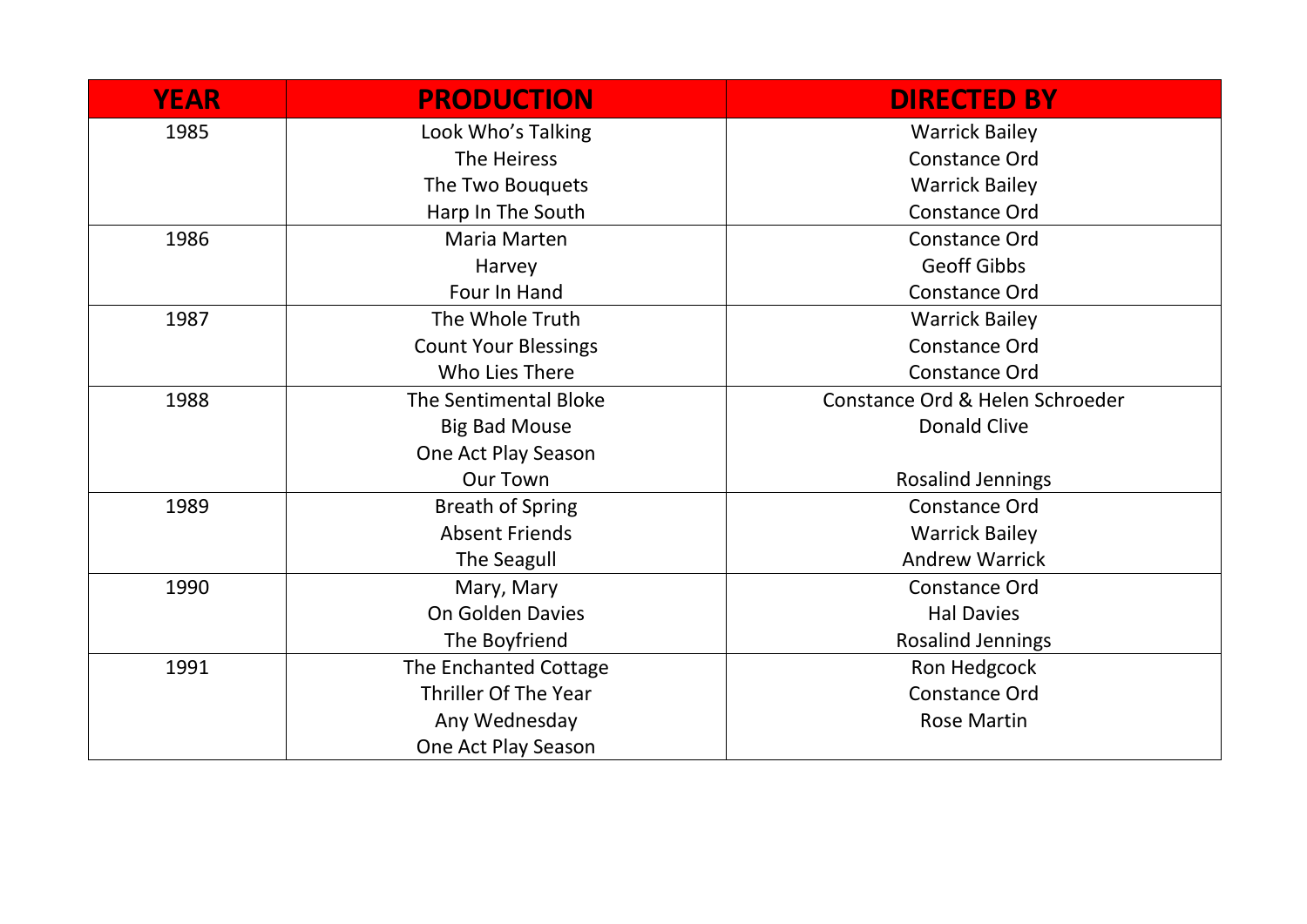| <b>YEAR</b> | <b>PRODUCTION</b>             | <b>DIRECTED BY</b>       |
|-------------|-------------------------------|--------------------------|
| 1992        | <b>High Fidelity</b>          | <b>Constance Ord</b>     |
|             | An Inspector Calls            | Constance Ord            |
|             | Cinderella Down Under         |                          |
| 1993        | I Remember Mana               | <b>Rosalind Jennings</b> |
|             | Something To Hide             | Constance Ord            |
|             | One Act Play Season           |                          |
| 1994        | Why Me?                       | <b>Warrick Bailey</b>    |
|             | The Secret Tent               | Constance Ord            |
|             | <b>Nice Girls</b>             | Andrea De Vaack          |
|             | <b>Christmas Show</b>         |                          |
| 1995        | Charley's Aunt                | lain Patterson           |
|             | <b>Signpost To Murder</b>     | <b>Constance Ord</b>     |
|             | <b>Bedroom Farce</b>          | <b>Susan Vincent</b>     |
| 1996        | And Then There Were None      | Constance Ord            |
|             | <b>Steel Magnolias</b>        | <b>Warrick Bailey</b>    |
|             | One Act Play Season           |                          |
|             | A Month of Sundays            | Constance Ord            |
| 1997        | The White Sheep Of The Family | David Goodall            |
|             | <b>Billy Liar</b>             | <b>Warrick Bailey</b>    |
|             | <b>Old Time Musical Revue</b> | <b>Susan Vincent</b>     |
| 1998        | Don't Dress For Dinner        | <b>Warrick Bailey</b>    |
|             | Out Of The Crocodile          | Constance Ord            |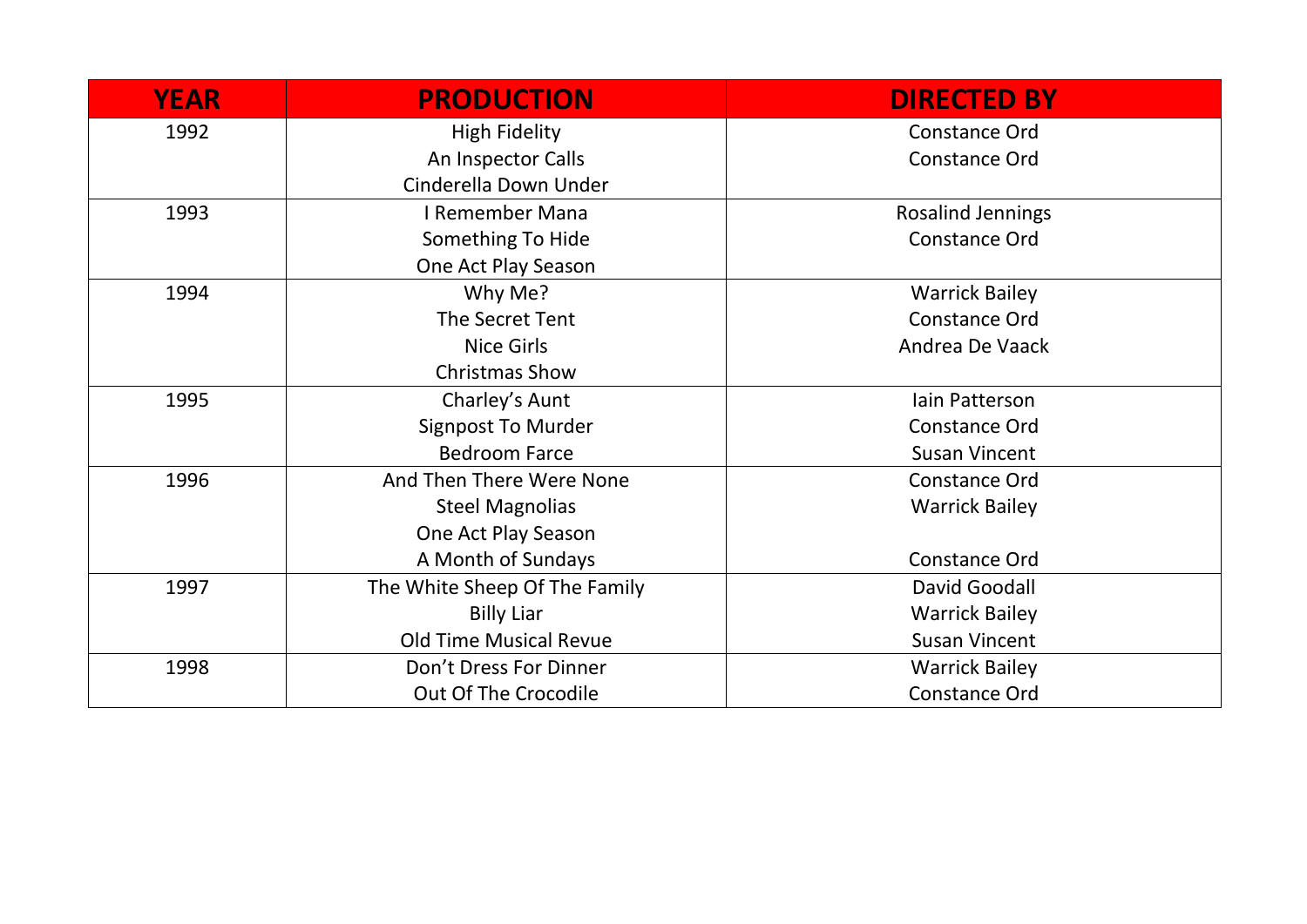| <b>YEAR</b> | <b>PRODUCTION</b>            | <b>DIRECTED BY</b>                     |
|-------------|------------------------------|----------------------------------------|
| 1999        | One Act Play Season          |                                        |
|             | Dead Man's Hand              | <b>Warrick Bailey</b>                  |
|             | <b>Barefoot In The Park</b>  | Susan Lynch                            |
|             | I Do Not Like Thee Dr Fell   | Siobhan O'Gara                         |
| 2000        | Same Time Next Year          | Jason Seperic                          |
|             | The Late Christopher Bean    | <b>David Goodall</b>                   |
|             | Revenge                      | Joe Isaia                              |
|             | <b>Hotel Sorrento</b>        | Susan Lynch                            |
|             | Jack The Ripper              | <b>Susan Vincent</b>                   |
| 2001        | <b>Shirley Valentine</b>     | <b>Garry Lawrence</b>                  |
|             | I'll Be Back Before Midnight | Les Hart                               |
|             | The Beauty Queen of Leenane  | Noel O'Neill                           |
|             | Man Of La Mancha             | Joe McCabe & Susan Vincent             |
|             | Play On                      | <b>Kim Angus</b>                       |
|             | The Memory of Water          | <b>Warrick Bailey</b>                  |
| 2002        | A Chorus Line                | Joe McCabe                             |
|             | <b>Taking Sides</b>          | <b>Lindsay Sedgwick</b>                |
|             | Out Of Order                 | Susan Lynch                            |
|             | A Happy & Holy Occasion      | Les Hart & Siobhan O'Gara              |
|             | <b>Time Remembered</b>       | <b>Ailsa Travers</b>                   |
|             | Deathtrap                    | Susan Vincent & Glen J.E. Bell         |
| 2003        | <b>Travelling North</b>      | Susan Lynch                            |
|             | Sylvia                       | Linda Gefken & Beverley Jackson-Hooper |
|             | <b>Butterfiles Are Free</b>  | Noel O'Neill                           |
|             | <b>Breaker Morant</b>        | <b>Garry Lawrence</b>                  |
|             | A Chorus Of Disapproval      | David Goodall & Jo Somerville          |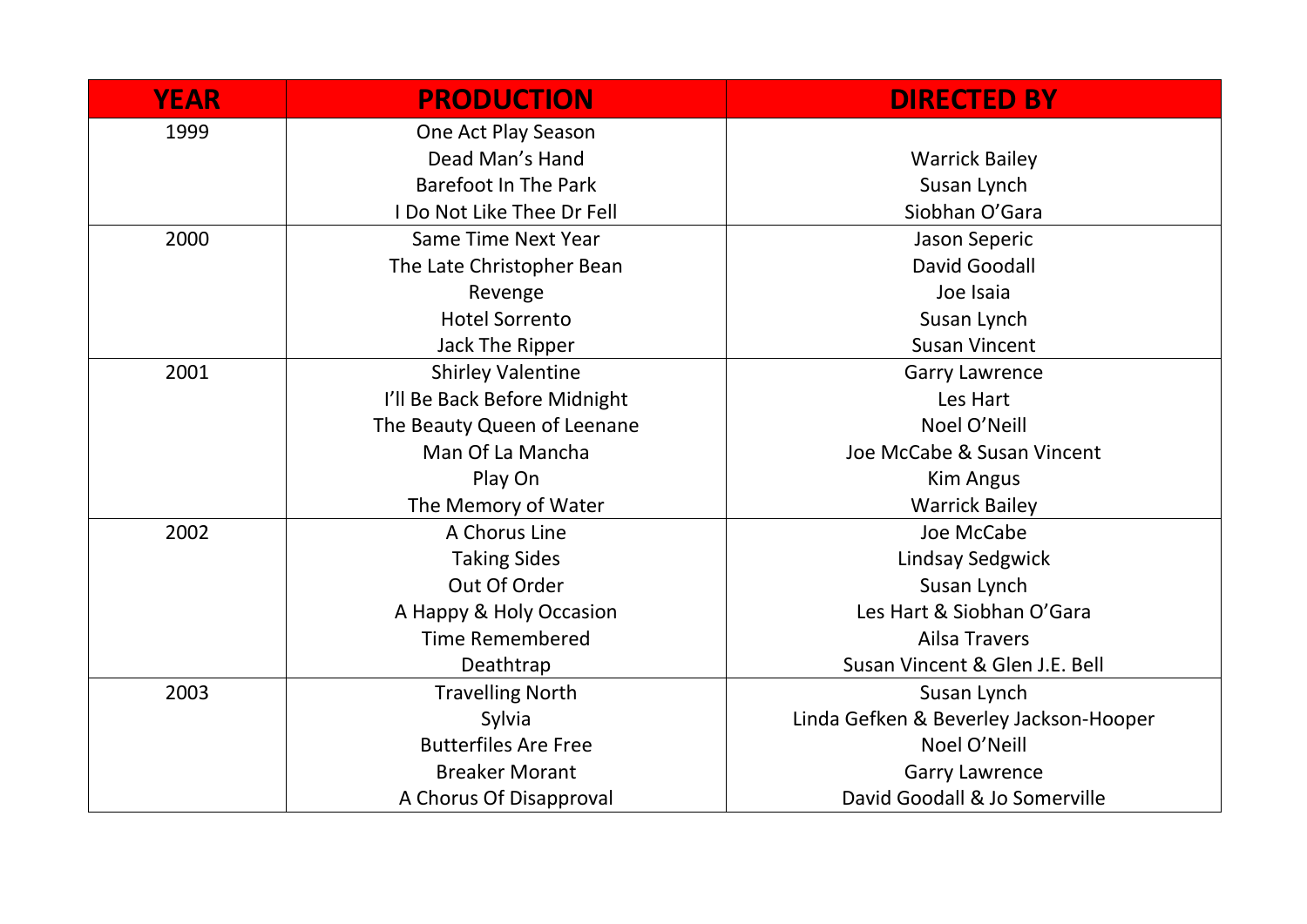| <b>YEAR</b> | <b>PRODUCTION</b>                                    | <b>DIRECTED BY</b>               |
|-------------|------------------------------------------------------|----------------------------------|
| 2004        | In 2004 the theatre was completely renovated and.    |                                  |
|             | despite the difficulties of rehearsing amid dust and |                                  |
|             | delays no seasons were missed.                       |                                  |
|             |                                                      |                                  |
|             | <b>Stories From Suburban Road</b>                    | Susan Lynch                      |
|             | The Odd Couple                                       | Noel O'Neill & Siobhan O'Gara    |
|             | <b>Speaking In Tongues</b>                           | Les Hart & Siobhan O'Gara        |
|             | <b>Frivolities</b>                                   | Susan Lynch (Co-ordinator)       |
|             | The Hollow                                           | <b>Claudette Ridout</b>          |
| 2005        | <b>Fallen Angels</b>                                 | Linda Gefken                     |
|             | Play It Again, Sam                                   | Noel O'Neill                     |
|             | <b>Falling From Grace</b>                            | Beverley Jackson-Hooper          |
|             | There's A Girl In My Soup                            | Noel O'Neill                     |
|             | Sex & Other Frustrations                             | Les Hart                         |
|             | The Philadelphia Story                               | Susan Lynch                      |
| 2006        | South Pacific                                        | Neroli Sweetman - Director       |
|             |                                                      | Justin Freind - Musical Director |
|             | The Country Girl                                     | Noel O'Neill                     |
|             | Round & Round The Garden                             | Susan Hayward                    |
|             | Passages Of Time,                                    | Megan Burley & Sally Barendse    |
|             | Shadows & A Kind Of Alaska                           |                                  |
|             | The Spider's Web                                     | <b>Claudette Ridout</b>          |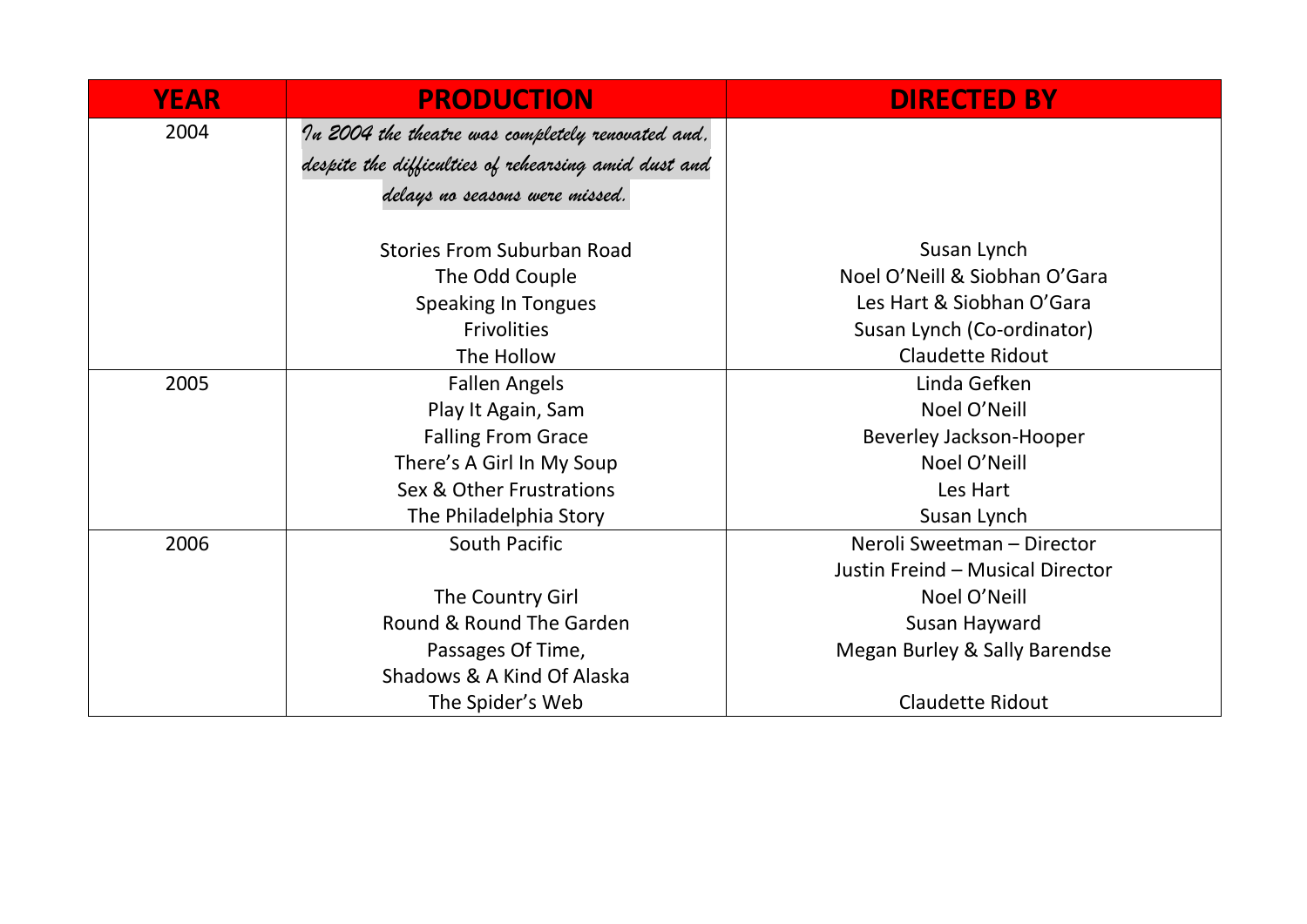| <b>YEAR</b> | <b>PRODUCTION</b>              | <b>DIRECTED BY</b>               |
|-------------|--------------------------------|----------------------------------|
| 2007        | Art                            | Susan Lynch                      |
|             | Moon For The Misbegotten       | Sally Bruce & Siobhan O'Gara     |
|             | The Imprtance of Being Earnest | <b>Garry Lawrence</b>            |
|             | <b>Necessary Targets</b>       | Siobhan O'Gara                   |
|             | The Orphans                    | <b>Hywel Williams</b>            |
|             | Aladdin                        | Neroli Sweetman - Director       |
|             |                                | Justin Freind - Musical Director |
| 2008        | The Sum Of Us                  | Dannielle Ashton & Phil Barnett  |
|             | Dangerous Obsession            | <b>Hal Davies</b>                |
|             | Jake's Women                   | Simon James                      |
|             | The Venetial Twins             | Vanessa Jensen                   |
| 2009        | Romeo & Juliet                 | Stephen Lee                      |
|             | We Happy Few                   | Simon James                      |
|             | A Streetcar Name Desire        | Dannielle Ashton & Leah Maher    |
|             | The Shape of Things            | Susan Lynch                      |
|             | A Night On The Tiles           | <b>Hywel Williams</b>            |
| 2010        | The Boys                       | Dannielle Ashton                 |
|             | Female Transport               | <b>Hywel Williams</b>            |
|             | Lady Windemere's Fan           | Jeff Watkins                     |
|             | Away                           | Vanessa Jensen                   |
|             | One Act Play Season            |                                  |
|             | Fiddler On The Roof            | Neroli Sweetman - Director       |
|             |                                | Justin Freind - Musical Director |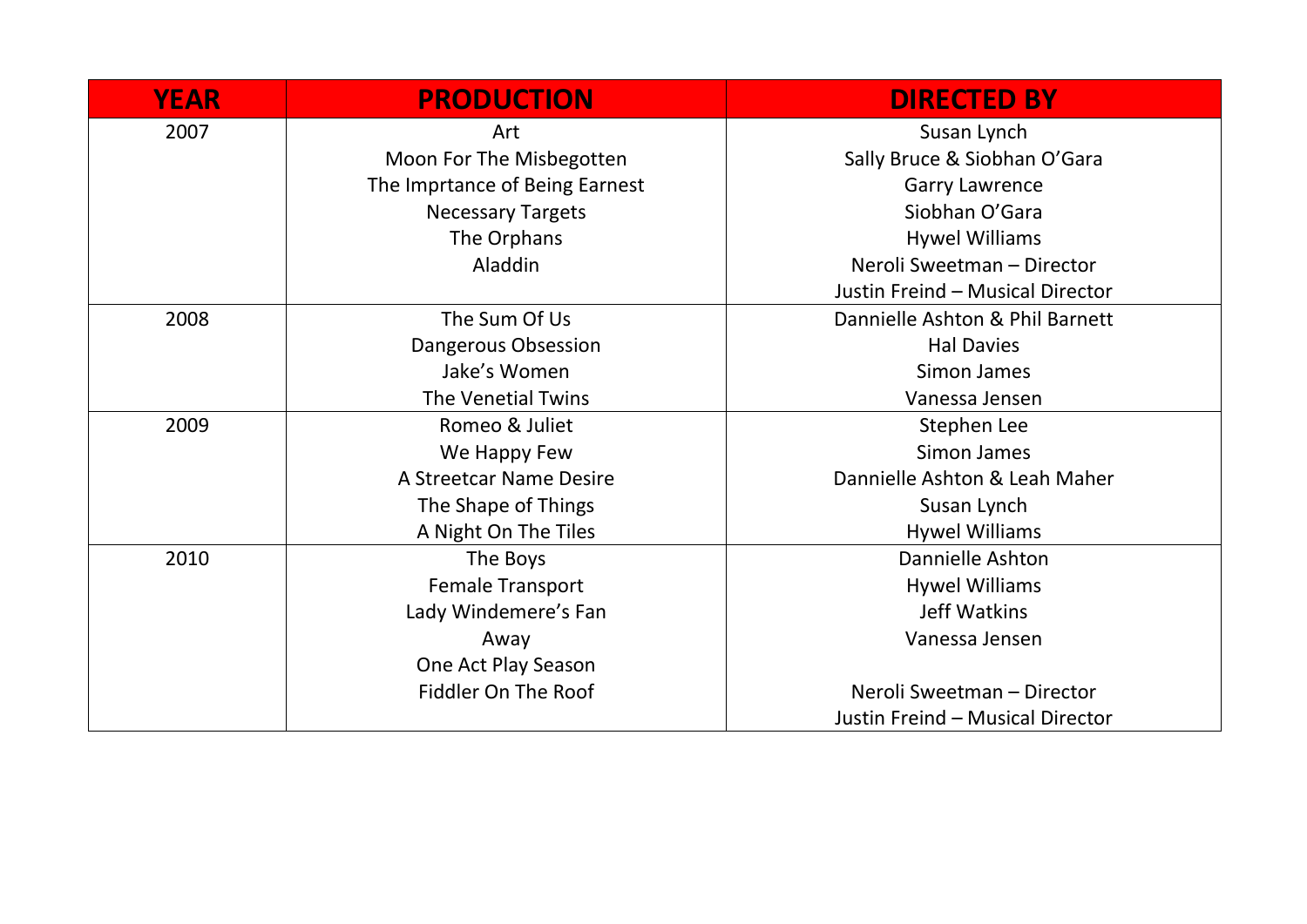| <b>YEAR</b> | <b>PRODUCTION</b>                         | <b>DIRECTED BY</b>                  |
|-------------|-------------------------------------------|-------------------------------------|
| 2011        | Hamlet, Prince of Denmark                 | John Milson                         |
|             | Company (Musical)                         | Danielle Ashton - Director          |
|             |                                           | Matt Austin - Musical Director      |
|             | Amadeus                                   | Vanessa Jensen                      |
|             | Life $\times$ 3                           | <b>Eliot McCann</b>                 |
|             | <b>After Dinner</b>                       | Matt Longman                        |
|             | Daisy Pulls It Off                        | Susan Lynch                         |
| 2012        | Falsettos (Musical)                       | John Milson - Director              |
|             |                                           | Alistair Smith - Musical Director   |
|             | Fleshwounds                               | Jessica Messenger                   |
|             | Parramatta Girls                          | Siobhan O'Gara                      |
|             | The Beast & The Beauty                    | Mark De Friest                      |
|             | The Vagina Monologues                     | <b>Megan Burley</b>                 |
|             | Who's Afraid of Virginia Wolf             | <b>Garry Lawrence</b>               |
|             | <b>Plaza Suite</b>                        | <b>Susie Conte</b>                  |
| 2013        | Secret Bridesmaids' Business              | Mary Wolfla                         |
|             | No Bed of Roses                           | Noel O'Neill                        |
|             | Born Yesterday                            | Noel O'Neill                        |
|             | A Conversation                            | <b>Brendan Ellis</b>                |
|             | No Exit, The Dumb Waiter &                | Maree Grayen (With Chris Thomas)    |
|             | Snow and Ash                              |                                     |
|             | Snow White & The Seven Dwarfs (Pantomime) | Neroli Sweetman - Director          |
|             |                                           | Katherine Freind - Musical Director |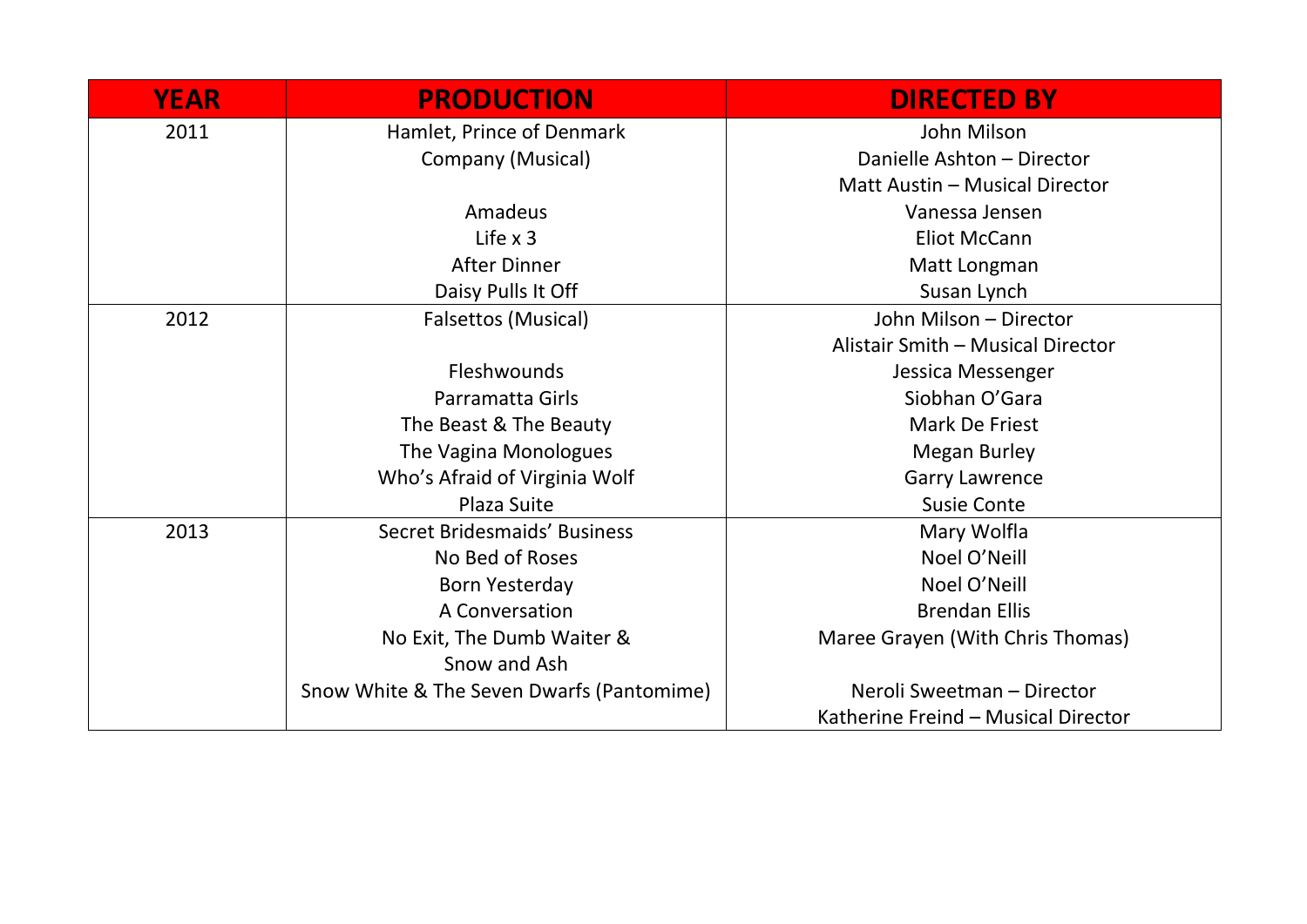| <b>YEAR</b> | <b>PRODUCTION</b>                   | <b>DIRECTED BY</b>                     |
|-------------|-------------------------------------|----------------------------------------|
| 2014        | <b>Dinner With Friends</b>          | Noel O'Neill                           |
|             | It's All Greek To Me                | Noel O'Neill                           |
|             | The Hatpin                          | Graeme Johnson - Director              |
|             |                                     | Paul Lawrence Olsen - Musical Director |
|             | The Glass Menagerie                 | <b>Susie Conte</b>                     |
|             | The Wizard of Oz (Pantomime)        | Maree Grayden - Director               |
|             |                                     | Bree Vreedenburgh - Musical Director   |
| 2015        | <b>Jigsaws</b>                      | <b>Adam Salathiel</b>                  |
|             | Hail Mary                           | Noel O'Neill                           |
|             | Summer of the 17 <sup>th</sup> Doll | <b>Tevor Dhu</b>                       |
|             | Wolf Lullaby                        | Alida Chaney                           |
|             | An Anzac Duo                        | Mary Wolfla & Valerie Dragojevic       |
|             | The One Day of the Year             | <b>Brendan Ellis</b>                   |
|             | No Names, No Packdrill              | Kristen Twynam-Perkins                 |
| 2016        | It's All Greek To Me                | Noel O'Neill & Valerie Dragojevic      |
|             | <b>Habit Of Art</b>                 | <b>Tony Howes</b>                      |
|             | Closer                              | <b>Trevor Dhu</b>                      |
|             | Hail Mary 2: The Haunting           | Noel O'Neill & Valerie Dragojevic      |
|             | <b>Short Play Season</b>            |                                        |
|             | Honour                              | Dale James                             |
|             | Scrooge                             | <b>Justin Freind</b>                   |
| 2017        | Fat Pig                             | Les Hart                               |
|             | Design For Living                   | <b>Barry Park</b>                      |
|             | Cloudstreet                         | <b>Brendan Ellis</b>                   |